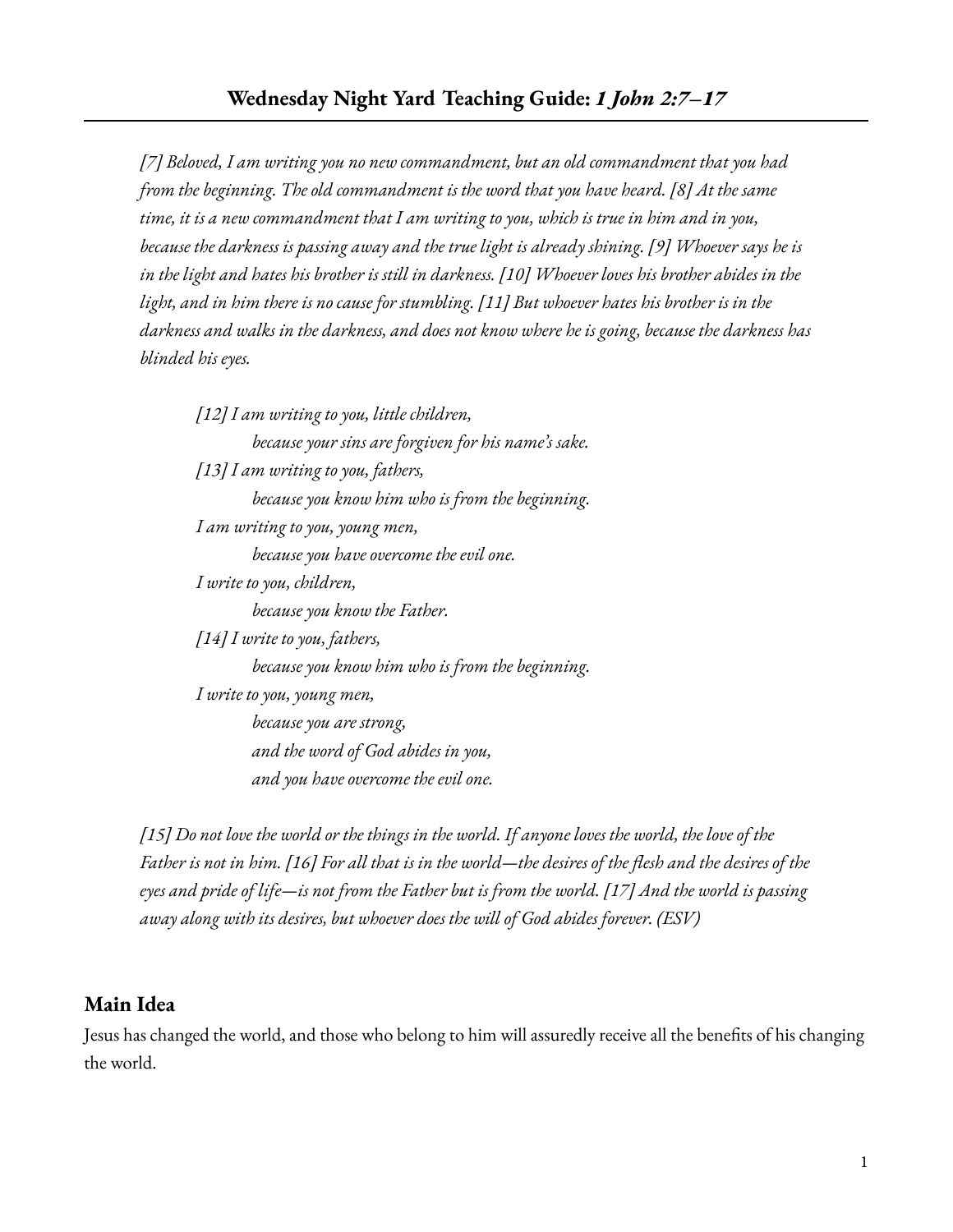## **Outline**

- I. Jesus has changed the world (vv. 7–11, 15–17)
	- A. "The darkness is passing away" (v. 8) and "the world is passing away" (v. 17). Jesus has brought an end to Satan's dominion.
	- B. This is taught elsewhere in the NT, such as Colossians 1:13–14.
	- C. Jesus has defeated Satan. Satan's grip on the world no longer holds. However, Jesus' reign hasn't come in full – it is steadily growing.
	- D. If Jesus has changed the world, and those who believe in him belong to the new world, are we living in a manner consistent with that new world?
		- 1. Vv. 7–11: those who are in the darkness hate the brothers. Those who are in the light love the brothers.
		- 2. Vv. 15–17: those who love the world are in bondage to the desires of the flesh, the desires of the eyes, and the pride of life. Those who love the Father do the will of God.
		- 3. *What do you love?* is the principal question here. We ought to love one another, just as Jesus has loved us (John 13:34–35).
	- E. John calls his readers "beloved." They are beloved by God and beloved by John. In the same way, you are beloved of God, and those who teach you the word – me and your leaders – love you very much.
- II. We belong to Jesus, the world-changer (vv. 12–14)
	- A. The primary purpose of this section is *assurance* to those who believe in Christ.
	- B. *"Your sins are forgiven for his name's sake."* All of your wrongdoing has been put away; it was borne by Christ on the cross. You are forgiven.
	- C. *"You know him who is from the beginning."* God, from whom we were separated due to sin, has called us, and we have come to know him in Christ – not merely to know about him, but to know him even as you know your friend.
	- D. *"You have overcome the evil one."* Satan, whom we used to serve, has been defeated, and we have been liberated from his tyranny. Sin no longer has dominion over the Christian.
	- E. *"The word of God abides in you."* This can mean both that God's commandments abide in the Christian and that the Incarnate Word abides in the Christian. The Father and the Son have made their home with all those who love them (John 14:23).